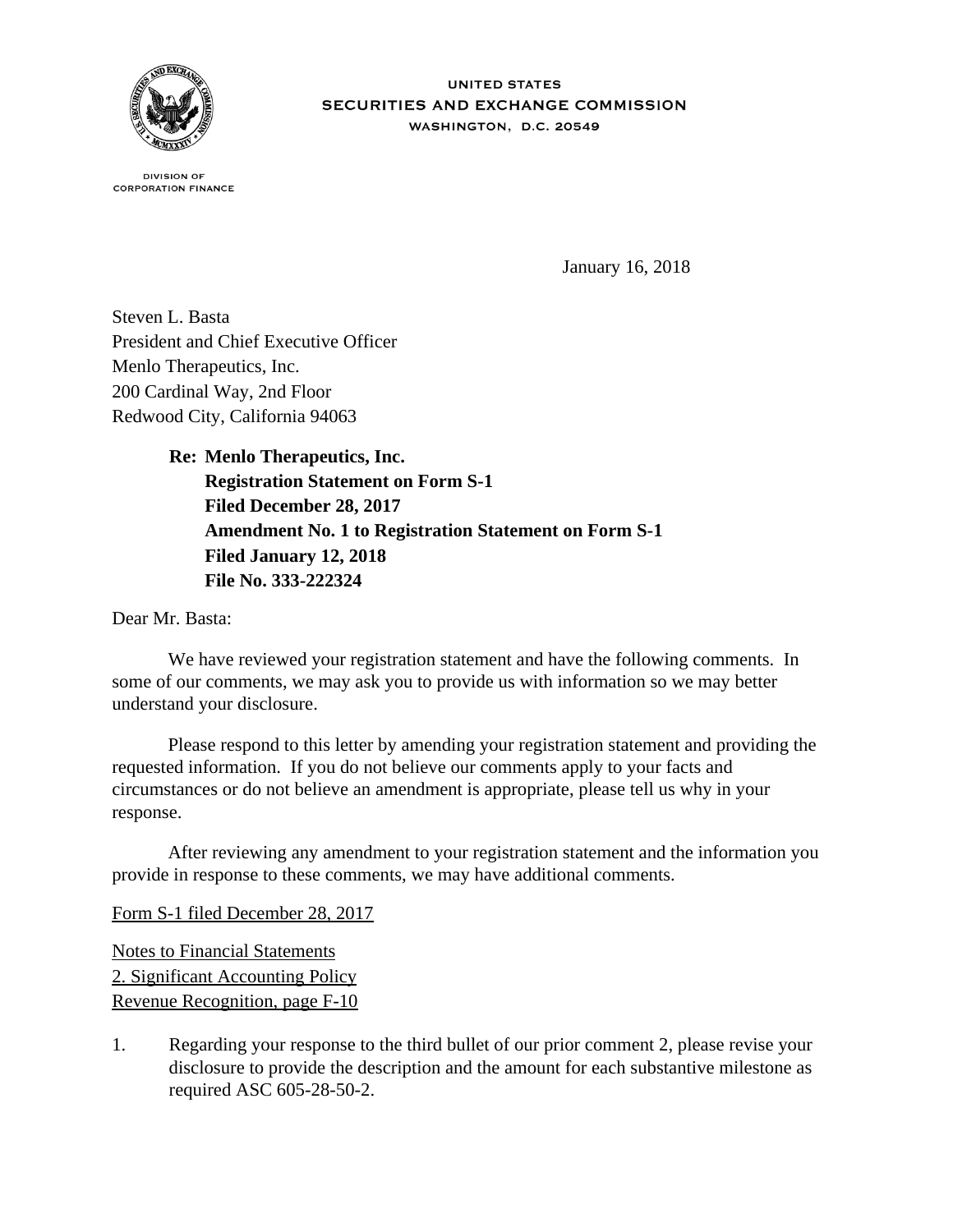$\frac{1}{2}$  Menlo Therapeutics, Inc. January 16,  $2018$ Page 2 Steven L. Basta

- 2. Please refer to your response to comment 3. Clarify in your disclosure what is meant by "separate earnings process" and how that enters into your determination as to whether to account for the September 1, 2017 services agreement as a separate arrangement rather than as one arrangement with the August 10, 2016 collaboration agreement. Provide us an analysis addressing each of the factors listed in ASC 986-605-55-4 and any other factors that you considered in concluding that the September 1, 2017 is a separate arrangement. Further disclose the amount of cost incurred for the September 1, 2017 arrangement and the August 10, 2016 collaboration agreement for each period presented and where the costs are classified in your statements of operations. Refer to ASC 730-20- 50-1.b.
- 3. We acknowledge your response to comment 4. Please refer to disclosures at page F-10 where you state, "The Company's performance obligations under the license agreement includes the transfer of intellectual property rights in the form of licenses, obligations to participate on certain development and/or commercialization committees with the collaboration partners and supply manufactured drug product for clinical trials." Also refer to page F-11 where you state, "Under the Collaboration Agreement, the Company has determined that the license does not have standalone value separate from the research and development services..." Clarify in you disclosure what you mean by research and development services and whether they include the obligations to participate on certain development and/or commercialization committees with the collaboration partners and to supply manufactured drug products for clinical trials. Also, disclose, as stated in your response, that you are reimbursed by JT Torii for the non-commercial supplies of serlopitant at the same rate as you are charged by your third party manufacturer, which does not include a significant and incremental discount to JT Torii.

## Common Stock Valuation

## Response to Comment 8 from November 27, 2017 Comment Letter, page 1-8

4. Please bridge, on a pre-reverse split basis, price increases from your September 30, 2017 estimated fair value per share of \$2.60 to the \$3.40 per share used for the October 25, 2017 options and to the \$4.56 per share used for the November 30, 2017 options. In your response, explain any significant events that occurred in the Company's operations between these dates, and what objective and subjective factors were considered to determine the October and November 2017 valuations. Provide tables relevant to the October and November 2017 valuations, as applicable, similar to those in your response to arrive at the September 30, 2017 \$2.60 per share valuation.

We remind you that the company and its management are responsible for the accuracy and adequacy of their disclosures, notwithstanding any review, comments, action or absence of action by the staff.

Refer to Rules 460 and 461 regarding requests for acceleration. Please allow adequate